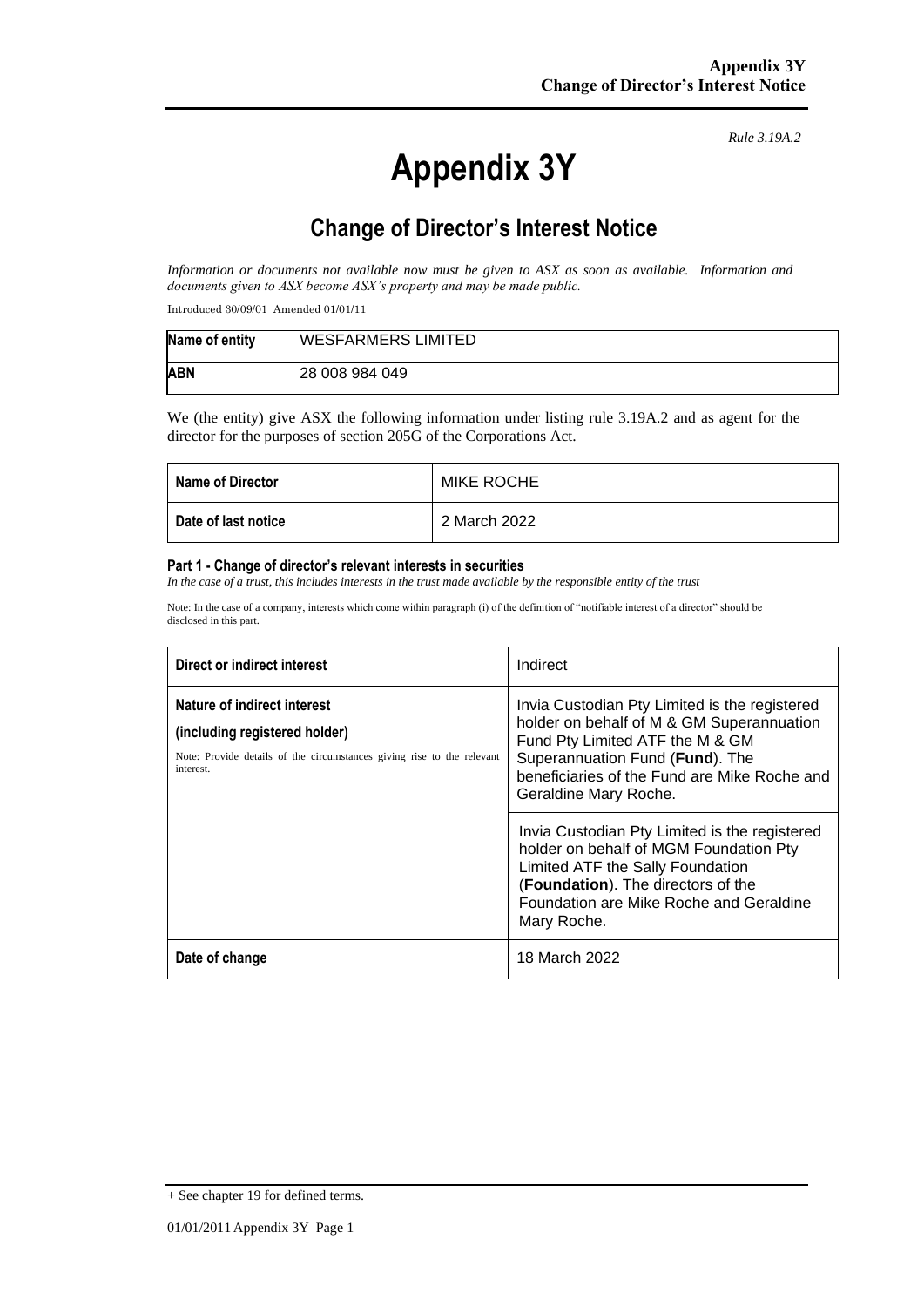| No. of securities held prior to change                                                                                                              | Indirect                                                                                                                                                                                                                              | 4,000           |
|-----------------------------------------------------------------------------------------------------------------------------------------------------|---------------------------------------------------------------------------------------------------------------------------------------------------------------------------------------------------------------------------------------|-----------------|
|                                                                                                                                                     | Invia Custodian Pty Limited is<br>the registered holder on<br>behalf of M & GM<br><b>Superannuation Fund Pty</b><br>Limited ATF the Fund. The<br>beneficiaries of the Fund are<br>Mike Roche and Geraldine<br>Mary Roche.             | shares          |
|                                                                                                                                                     | Indirect<br>Invia Custodian Pty Limited is<br>the registered holder on<br>behalf of MGM Foundation<br>Pty Limited ATF the<br>Foundation. The directors of<br>the Foundation are Mike<br>Roche and Geraldine Mary<br>Roche.            | 4,500<br>shares |
| <b>Class</b>                                                                                                                                        | Fully paid ordinary shares                                                                                                                                                                                                            |                 |
| Number acquired                                                                                                                                     | 560 shares<br>(a)<br>450 shares<br>(b)                                                                                                                                                                                                |                 |
| Number disposed                                                                                                                                     | Nil                                                                                                                                                                                                                                   |                 |
| <b>Value/Consideration</b>                                                                                                                          | (a) $$50.27$ per share                                                                                                                                                                                                                |                 |
| Note: If consideration is non-cash, provide details and estimated valuation                                                                         | (b) \$50.30 per share                                                                                                                                                                                                                 |                 |
| No. of securities held after change                                                                                                                 | Indirect<br>Invia Custodian Pty Limited is<br>the registered holder on<br>behalf of M & GM<br><b>Superannuation Fund Pty</b><br>Limited ATF the Fund. The<br>beneficiaries of the Fund are<br>Mike Roche and Geraldine<br>Mary Roche. | 4,560<br>shares |
|                                                                                                                                                     | Indirect<br>Invia Custodian Pty Limited is<br>the registered holder on<br>behalf of MGM Foundation<br>Pty Limited ATF the<br>Foundation. The directors of<br>the Foundation are Mike<br>Roche and Geraldine Mary<br>Roche.            | 4,950<br>shares |
| Nature of change                                                                                                                                    | On-market trade                                                                                                                                                                                                                       |                 |
| Example: on-market trade, off-market trade, exercise of options, issue of<br>securities under dividend reinvestment plan, participation in buy-back |                                                                                                                                                                                                                                       |                 |

<sup>+</sup> See chapter 19 for defined terms.